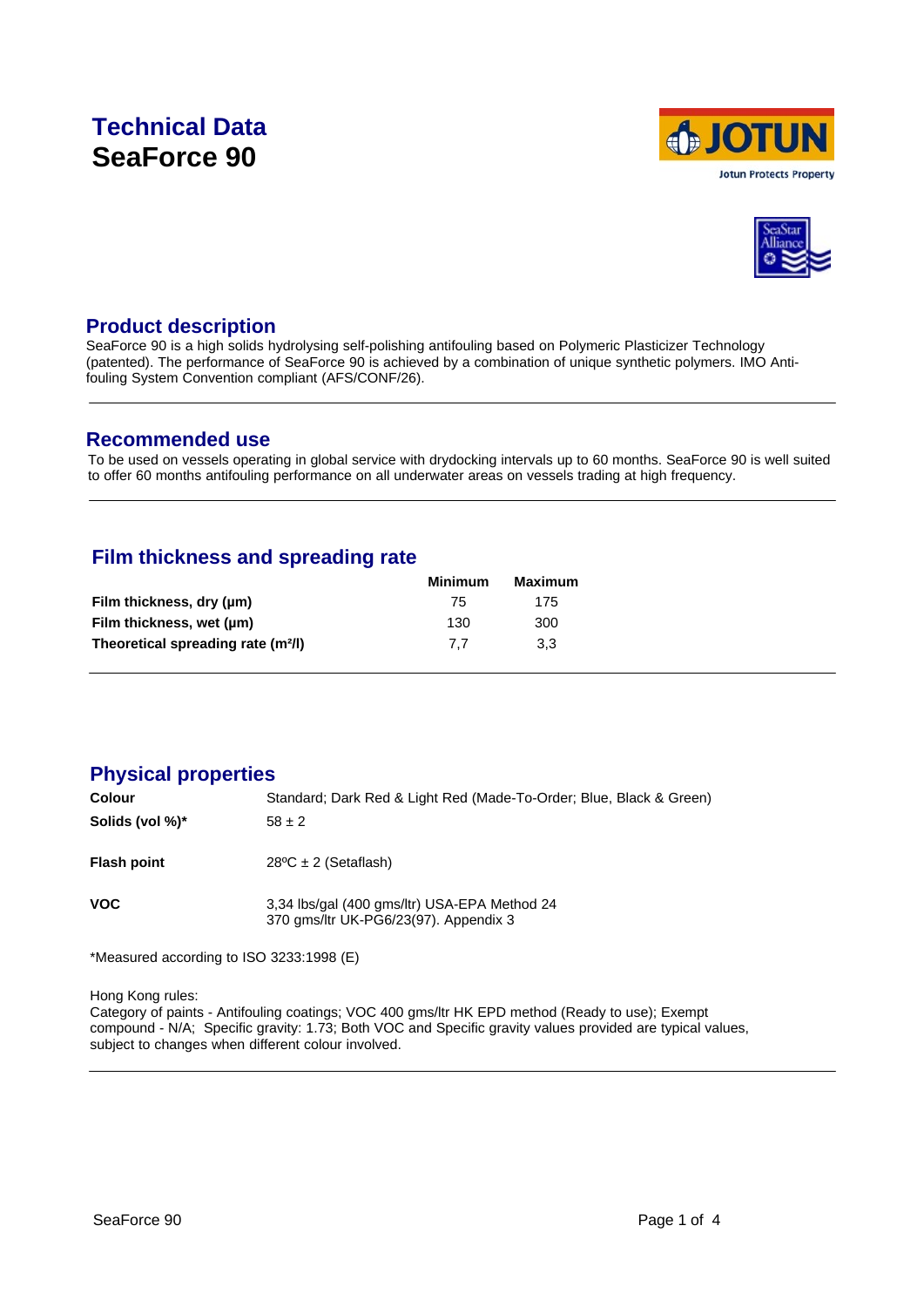# **Surface preparation**

#### **Coated surfaces**

Prior to paint application, all surfaces should be clean, dry and free from contamination. Remove surface contamination by high pressure fresh water cleaning. To be applied on a clean, dry approved primer/undercoat or intact self-polishing antifouling.

#### **Other surfaces**

The coating may be used on other substrates. Please contact your local Jotun office for more information.

# **Condition during application**

The coating could be applied down to -15°C surface temperature. Temperature of the substrate should be minimum 3°C above the dew point of the air, temperature and relative humidity measured in the vicinity of the substrate. Good ventilation is required in confined areas to ensure proper drying and curing. The coating should not be exposed to oil, chemicals or mechanical stress until it is thoroughly dried. During application and the initial drying of the coating, the coating should not be exposed to high humidity as this can result in loss of gloss and discolouration.

# **Application methods**

| <b>Spray</b>  | Use airless spray                                                                                                                                           |
|---------------|-------------------------------------------------------------------------------------------------------------------------------------------------------------|
| <b>Brush</b>  | May be used but care must be taken to achieve the specified dry film thickness.                                                                             |
| <b>Roller</b> | May be used. However when using roller application care must be taken to apply sufficient material in<br>order to achieve the specified dry film thickness. |

# **Application data**

| Mixing ratio (volume)      | Single pack.                                 |
|----------------------------|----------------------------------------------|
| <b>Thinner/Cleaner</b>     | Jotun Thinner No. 7                          |
| Guiding data airless spray |                                              |
| Pressure at nozzle         | 15 MPa (150 kp/cm <sup>2</sup> , 2100 psi.). |
| Nozzle tip                 | $0.53 - 0.78$ mm $(0.021 - 0.031")$ .        |
| Spray angle                | $65 - 80^{\circ}$                            |
| Filter                     | Check to ensure that filters are clean.      |

# **Drying time**

Drying times are generally related to air circulation, temperature, film thickness and number of coats, and will be affected correspondingly. The figures given in the table are typical with:

- Good ventilation (Outdoor exposure or free circulation of air)
- \* Typical film thickness<br>\* One coat on top of ine
- One coat on top of inert substrate

| Substrate temperature               | $-10^{\circ}$ C | $0^{\circ}$ C | $10^{\circ}$ C | $23^{\circ}$ C | $40^{\circ}$ C |
|-------------------------------------|-----------------|---------------|----------------|----------------|----------------|
| Surface dry                         | 5 h             | 2 h           | 45 min         | 30 min         | 30 min         |
| Through dry                         | 24 h            | 12 h          | 6 h            | 4 h            | 3 h            |
| Dry for launching 1                 | 48 h            | 36 h          | $12-22 h$      | 10-20 $h$      | $8-16h$        |
| Dry to recoat, minimum <sup>2</sup> | 48 h            | 36 h          | 9 h            | 7 h            | 6 h            |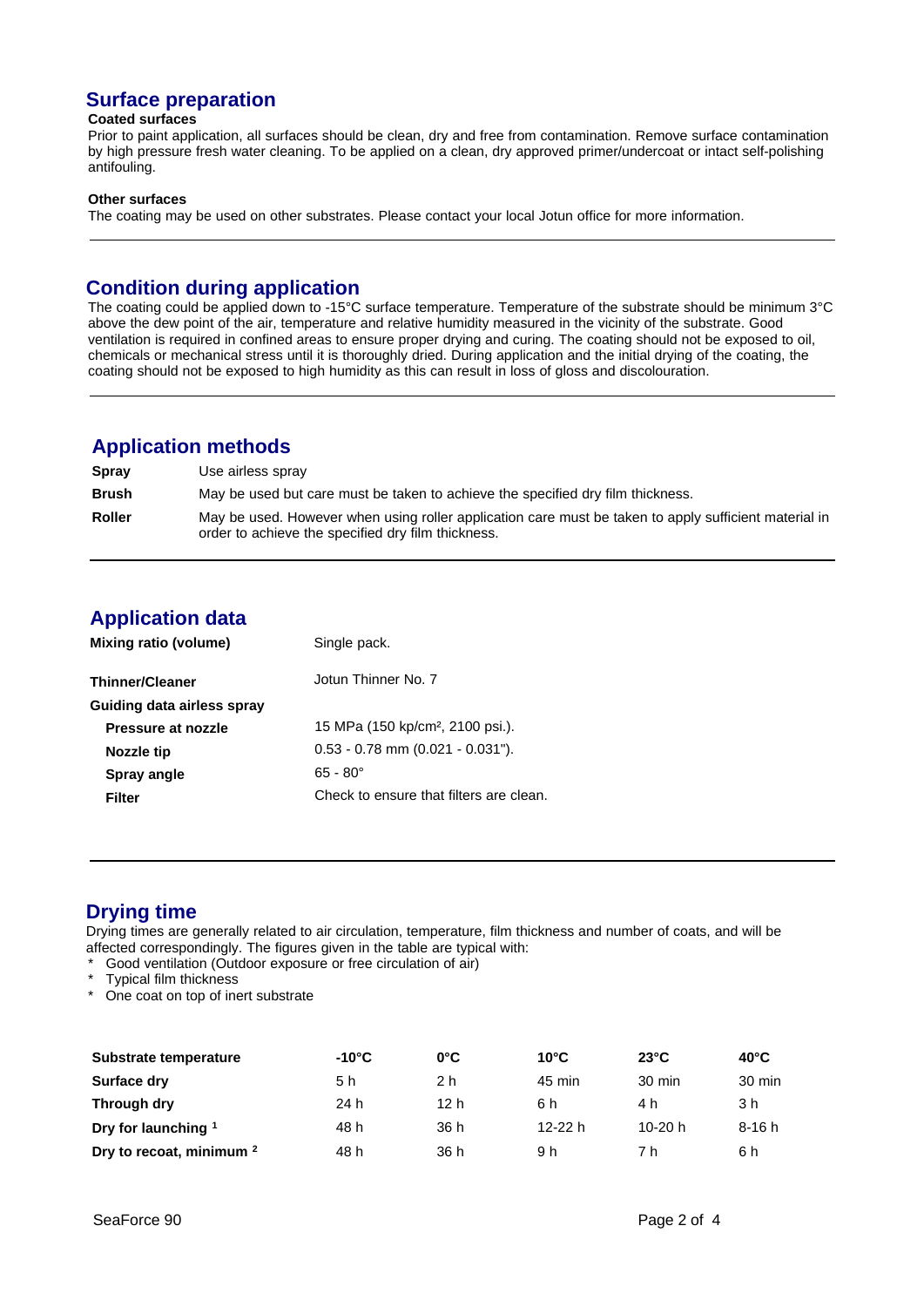| Substrate temperature               | $5^{\circ}$ C |
|-------------------------------------|---------------|
| <b>Surface dry</b>                  | 60 min        |
| Through dry                         | 8 h           |
| Dry for launching 1                 | 12-24 $h$     |
| Dry to recoat, minimum <sup>2</sup> | 12 h          |
| Dry to recoat, maximum              |               |

- 1. The interval indicates the time which normally occurs in a drydocking situation where the drying time depends on the total film thickness of primer/antifouling applied. The drying time will increase with increasing film thickness.<br>The substrate should be dry and free from any contamination prior to application of the subsequent coat.
- 1. The substrate should be dry and free from any contamination prior to application of the subsequent coat. 2. When applying at low temperatures (below 10°C), high humidity and low ventilation will increase the drying time. As antifoulings are physically drying paints, good ventilation is required especially on the flat bottom and in sea chests. If thinning is required at these lower temperatures, special attention should then be given to the application reduce the risk of sagging.

The given data must be considered as guidelines only. The actual drying time/times before recoating may be shorter or longer, depending on film thickness, ventilation, humidity, underlying paint system, requirement for early handling and mechanical strength etc. A complete system can be described on a system sheet, where all parameters and special conditions could be included.

# **Recommended type of primer:**

Anticorrosive primer system suitable for purpose with Safeguard Universal ES or Safeguard Plus as a sealer coat/tie-coat.

#### **Other systems may be specified, depending on area of use**

### **Storage**

The product must be stored in accordance with national regulations. Storage conditions are to keep the containers in a dry, cool, well ventilated space and away from source of heat and ignition. Containers must be kept tightly closed. Shelf life at 23°C: 18 months for standard colour(s) and 6 months for other colour(s), if available. Thereafter the paint quality is subject to re-inspection.

### **Handling**

Handle with care. Stir well before use.

# **Packing size**

20 litre container.

# **Health and safety**

Please observe the precautionary notices displayed on the container. Use under well ventilated conditions. Do not breathe or inhale mist. Avoid skin contact. Spillage on the skin should immediately be removed with suitable cleanser, soap and water. Eyes should be well flushed with water and medical attention sought immediately.

**For detailed information on the health and safety hazards and precautions for use of this product, we refer to the Material Safety Data Sheet.**